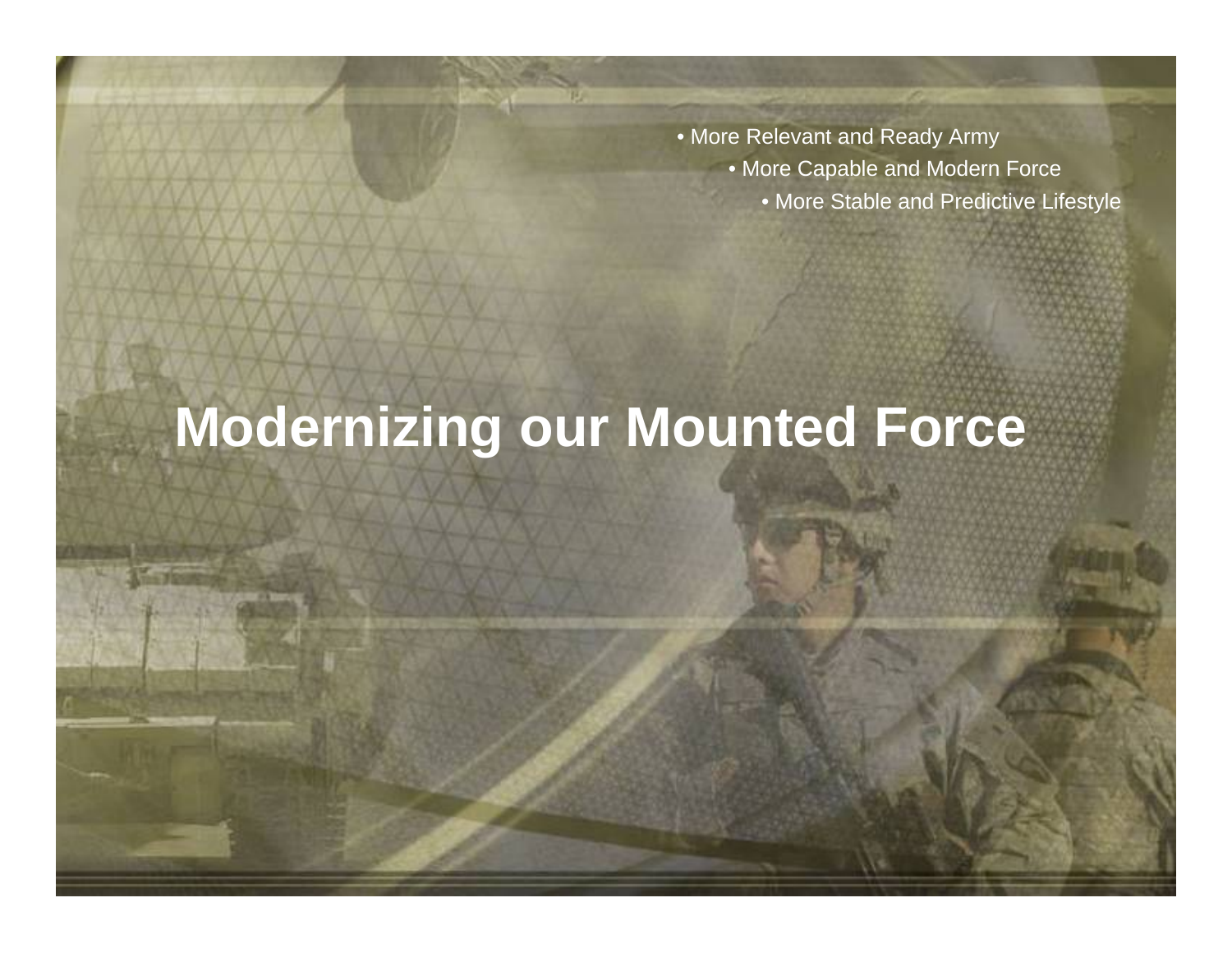### IERICA'S ARMY: THE STRENGTH OF THE NATION<sup>\*</sup>

Agenda

- •*Situation Situation*
- •*Emerging Modernization Strategy Emerging Modernization Strategy*
- •*Modernization Efforts Modernization Efforts*
- •*The Way Ahead The Way Ahead*
- •*How Can You Help How Can You Help*
- •*Questions Questions*





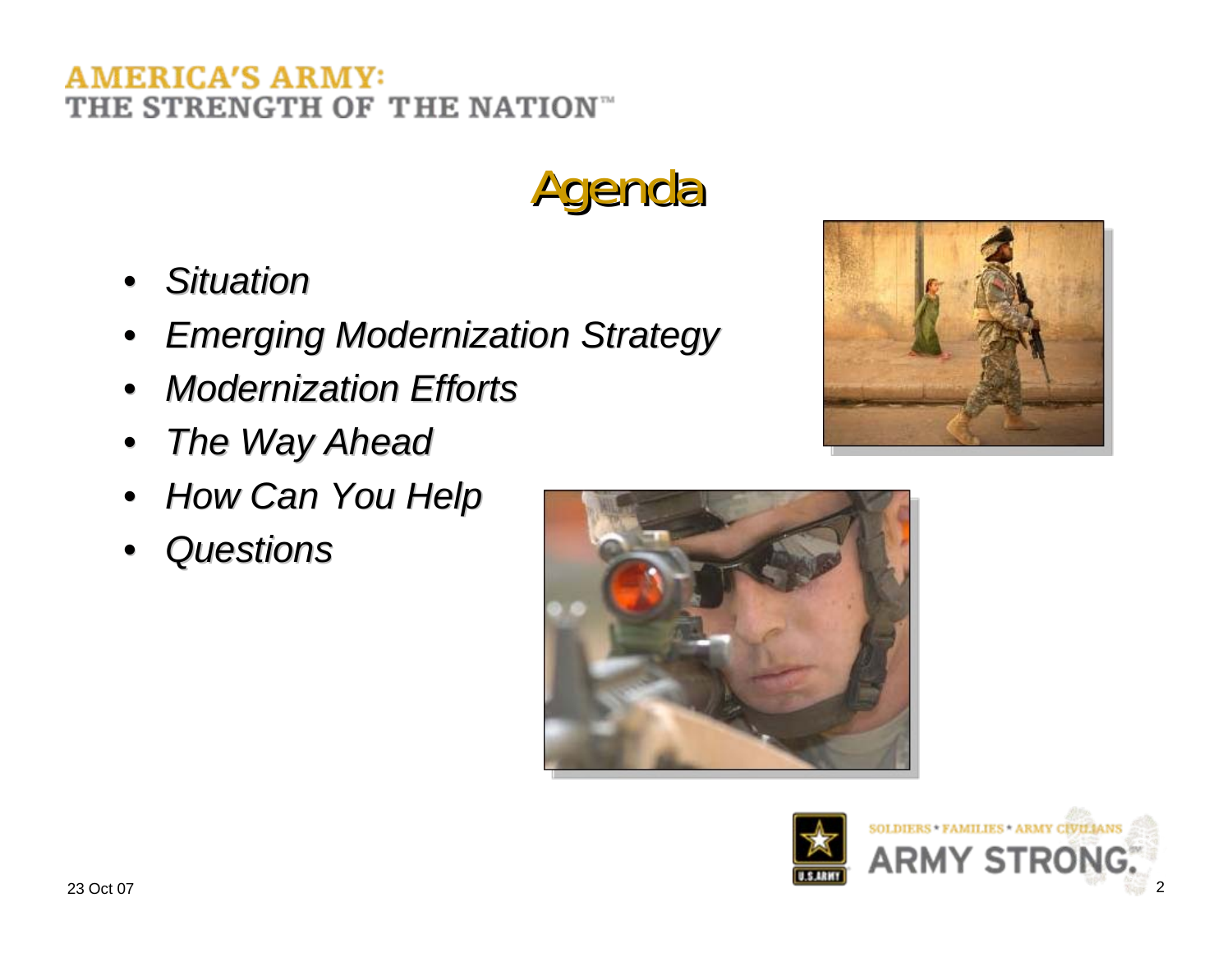## What Has Changed What Has Changed

Complex Environment – Persistent Conflict Complex Environment – Persistent Conflict



*Globalization "Interdependent economies, Porous Borders, Decline of the Nation-State"*

#### **Respond to Natural Disaster** *"Foreign and Domestic"*





**Information Operations** *"Information Revolution…The Death of Time & Distance"*



**Complexity of Adversary** *"Consortia of state and non-state actors"*



**Technological Advances** *"Serious Implications to the Force"*



### **National Security** *"Country Specific to Global"*

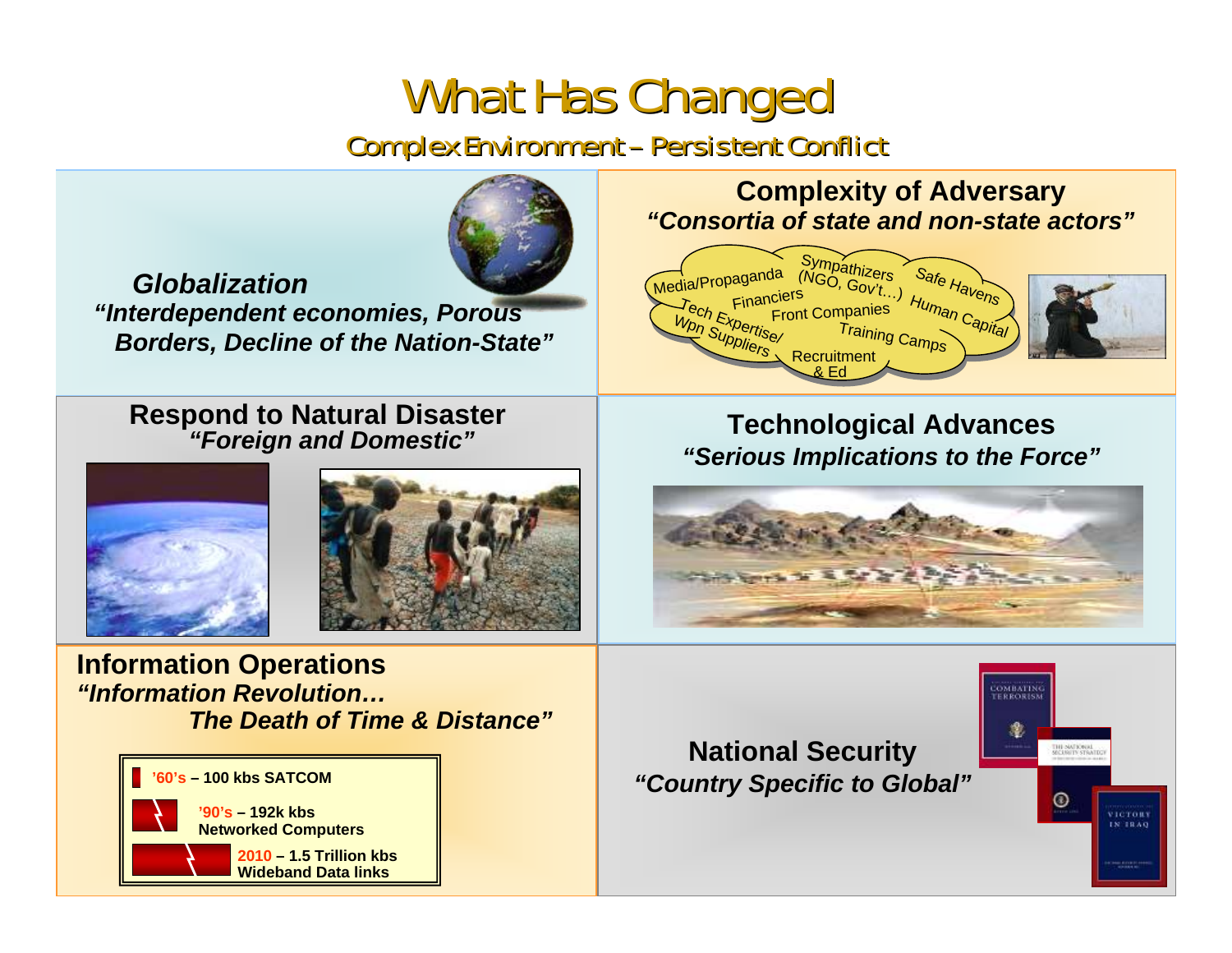### AMERICA'S ARMY: THE STRENGTH OF THE NATION™

# The Changing Threat to Mounted Force

- Increased urban operations
- Rapidly evolving Tactics, Techniques, and Procedures
- Instantaneous and distributed communication
- The fight for the information domain
- Proliferation of better weapons
	- Improved ammunition and sights
	- Small and medium caliber enhancements
		- Increased ranges and accuracy
		- Target exposed crewmen
	- Rocket Propelled Grenades (RPGs)
		- Combat proven in urban setting
		- Widely proliferated
	- Improvised Explosive Devices (IEDs)
		- Restrict mobility
		- Target all platforms
	- Explosively Formed Projectiles (EFPs)
	- Long range ATGM





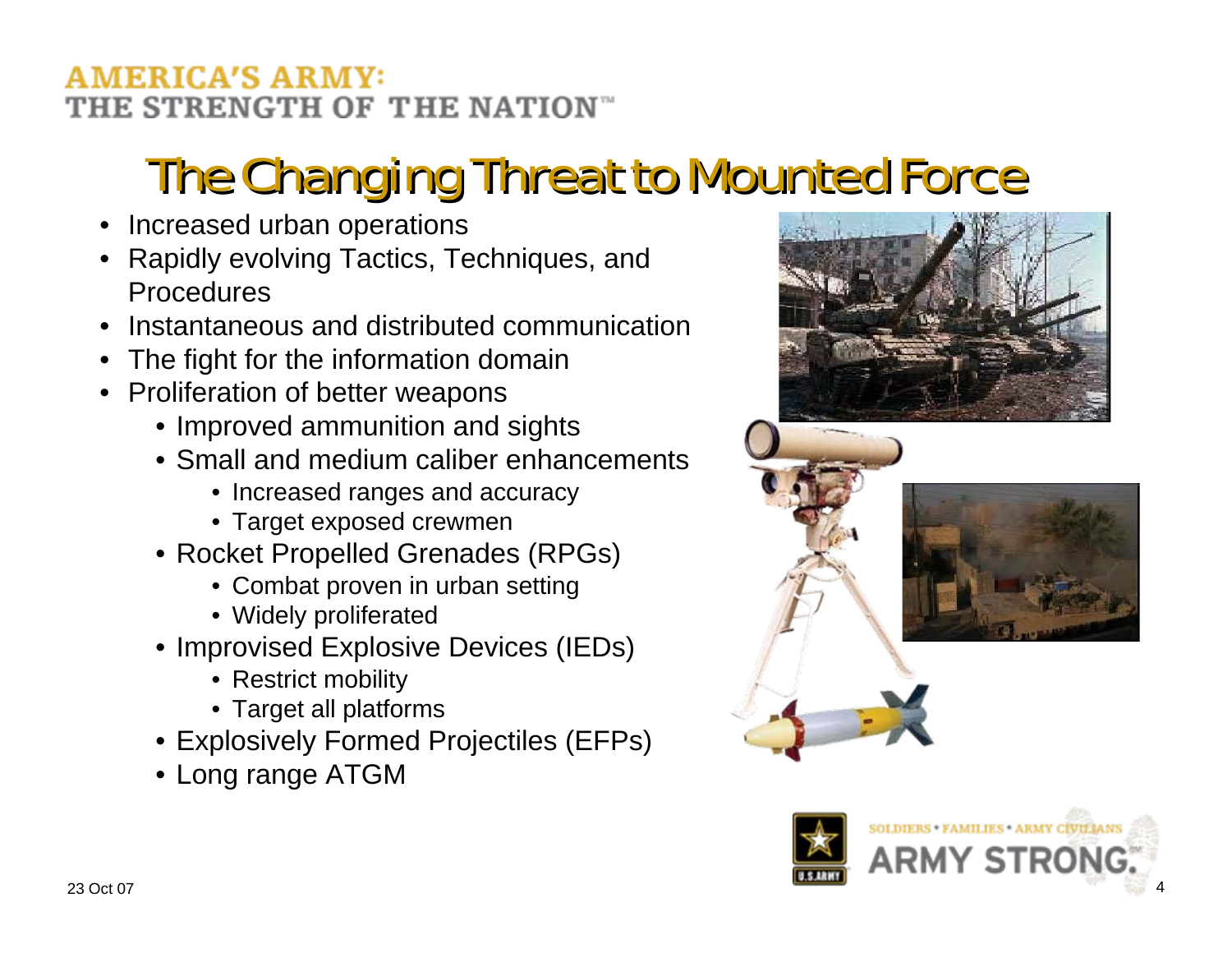#### ERICA'S ARN E STRENGTH OF THE NATION  $^{\scriptscriptstyle\rm{m}}$

## **Modernizing our Mounted Force**

- *Maneuver rather than Infantry, Armor, Artillery...*
- •*Focus on formations rather than systems Focus on formations rather than systems*
- •*Develop an integrated approach across the formation Develop an integrated approach across the formation and across the Maneuver Force and across the Maneuver Force*
- •*Keep a long term view to 2024 and beyond Keep a long term view to 2024 and beyond*

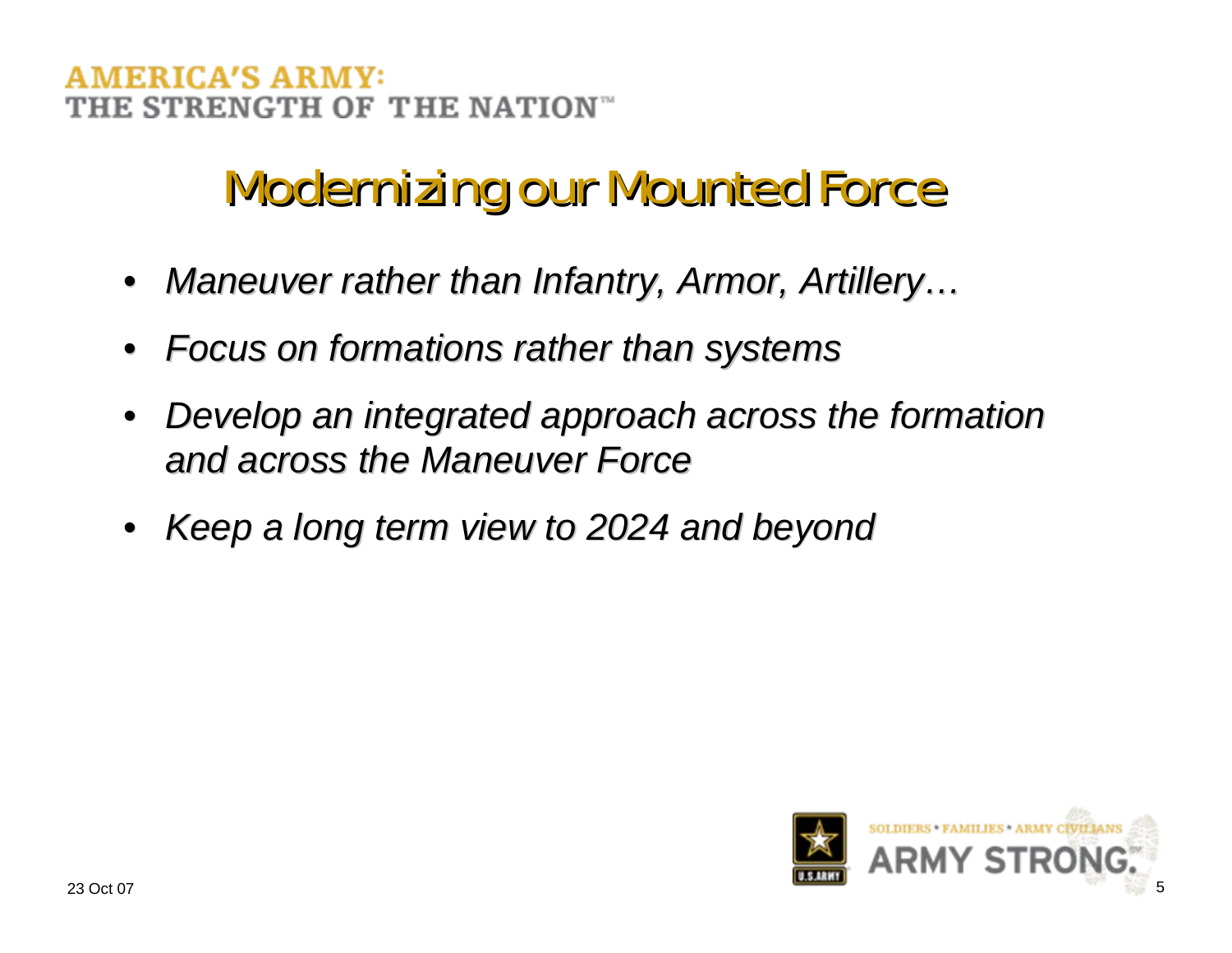### **AMERICA'S ARMY:** THE STRENGTH OF THE NATION™

# Evolving Army Modernization Strategy Evolving Army Modernization Strategy

- •*The Army must remain the dominant The Army must remain the dominant Landpower Landpower on earth with full on earth with full-spectrum spectrum capabilities capabilities*
- The Army Modernization Strategy applies to current and future force –<br>Soldiers will have the best equipment available, fielded as rapidly as<br>practical
- •*Four essential elements Four essential elements*
	- *Rapidly field the best new equipment to our forces in contact*
	- *Upgrade and modernize existing modular formations, ensuring their ability to remain relevant while fighting along side the FCS BCT equipped force*
	- *Incorporate new technologies derived from Future Combat Systems (FCS)*
	- *Field the Future Combat Systems Brigade Combat Teams Soldier as a System, and the LandWarNet*
		- *First Future Combat Systems BCT in 2015*
		- *5 x FCS in 2020*
		- *15 FCS BCT by 2030*
		- *Balance resourcing, production and fielding of current equipment with Future Combat System*

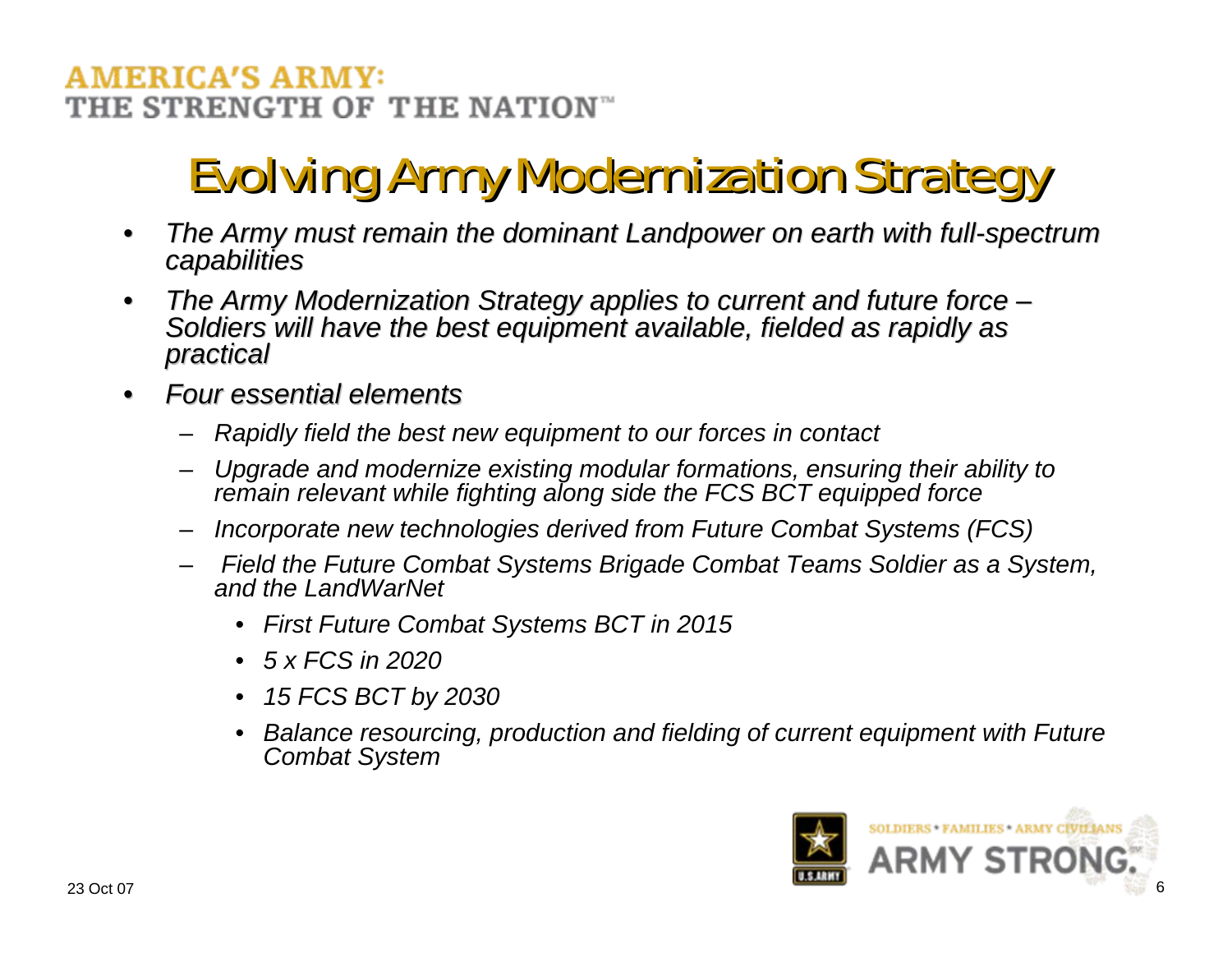### **AMERICA'S ARMY:** THE STRENGTH OF THE NATION<sup>\*\*</sup>

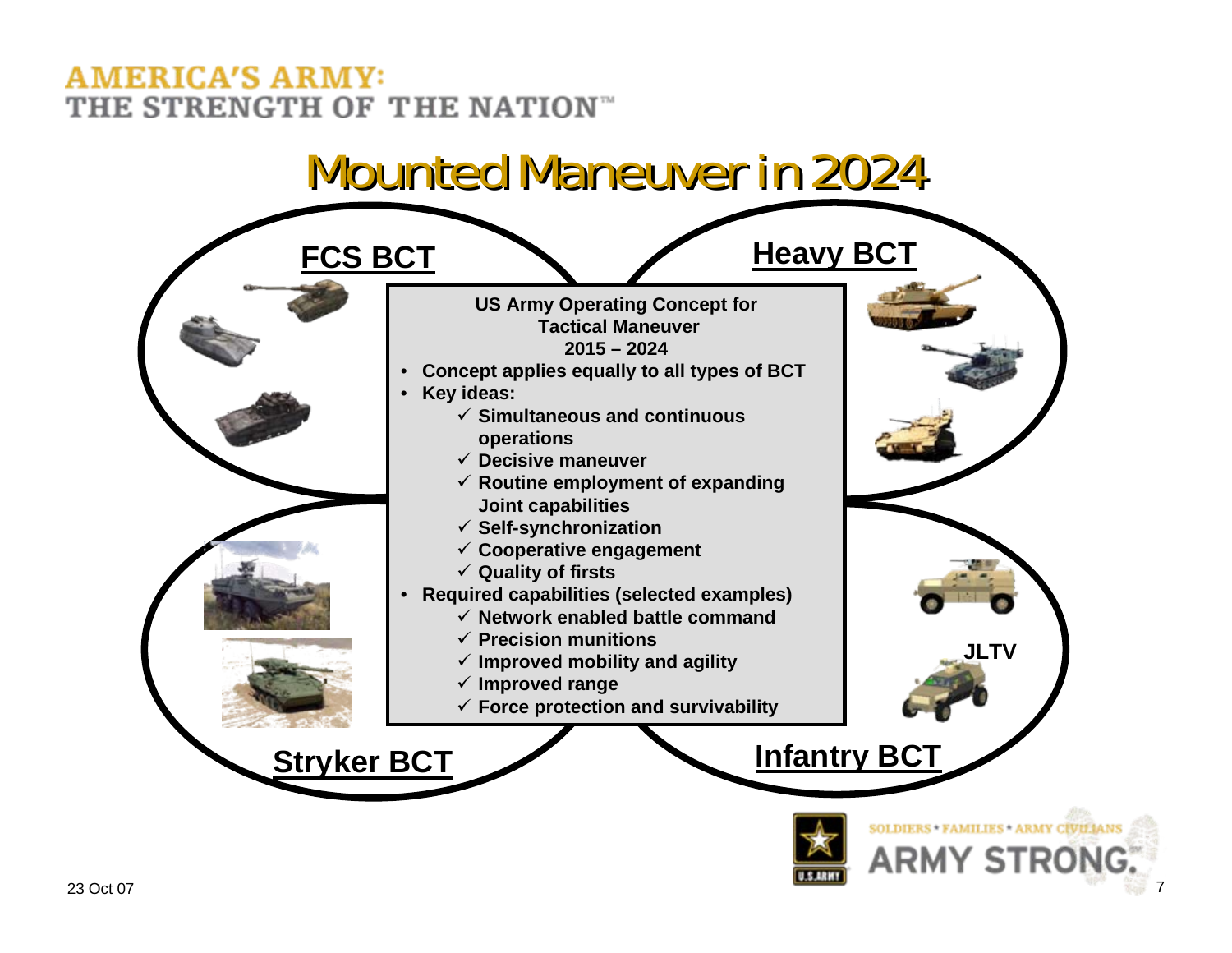### **AMERICA'S ARMY:** THE STRENGTH OF THE NATION<sup>®</sup>

## **HBCT Modernization Efforts**



- **Next Generation FLIR**
- **Mast mounted sensors**
- **Common Remotely Operated Weapons Station (CROWS)**
- **360 Degree Awareness**
- **Advanced Munitions**
- **Joint Light Tactical Vehicle (JLTV)**
- **Active Protection System (APS)**
- **Vehicle Health Management**



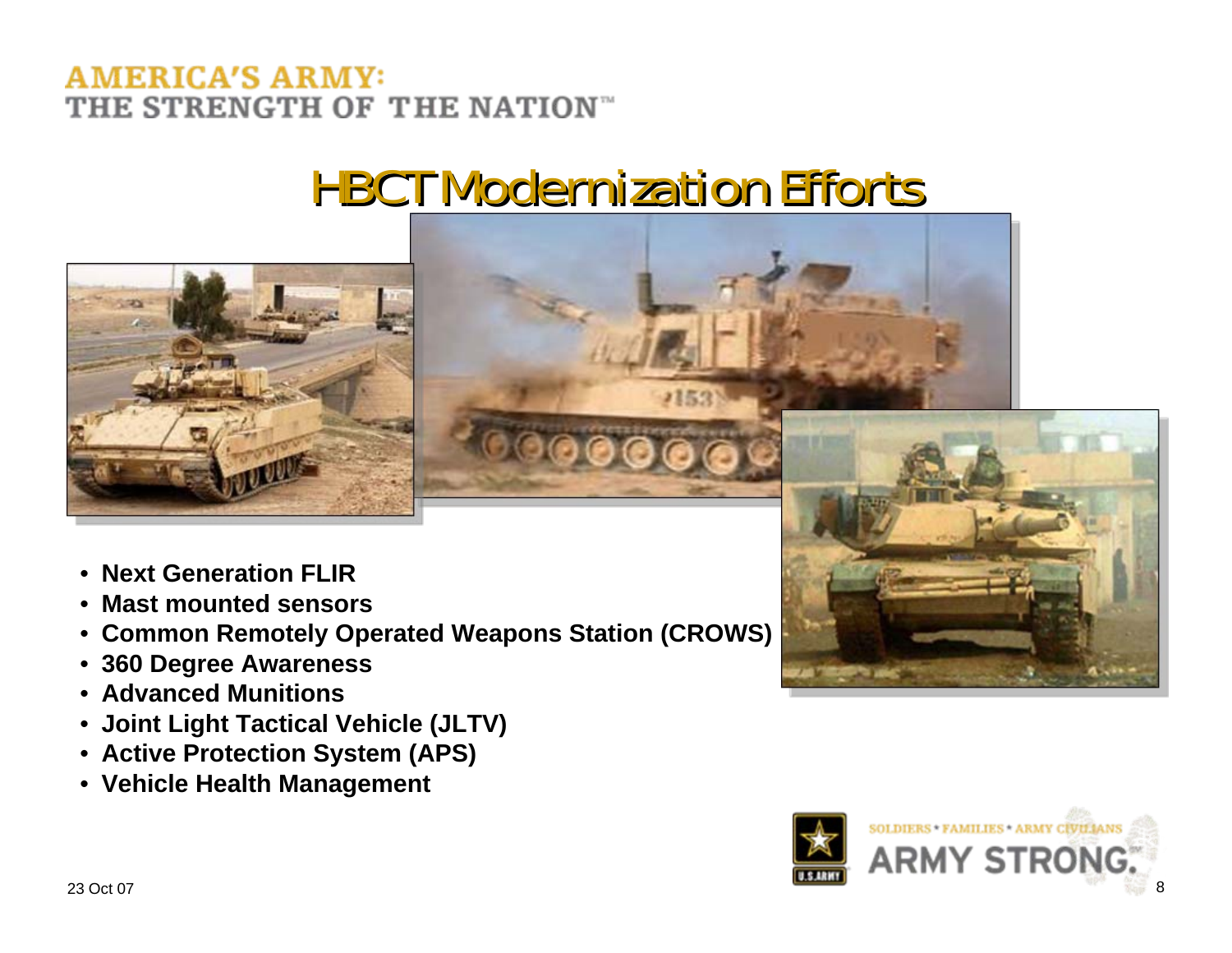### **AMERICA'S ARMY:** THE STRENGTH OF THE NATION<sup>®</sup>

## **IBCT Modernization Efforts**



- **LRAS3/next generation FLIR**
- **JLTV (Class B Recon Variant)**
- **APS**
- **Mast Mounted Sensor (MMS)**
- **Remote Weapons Station (RWS)**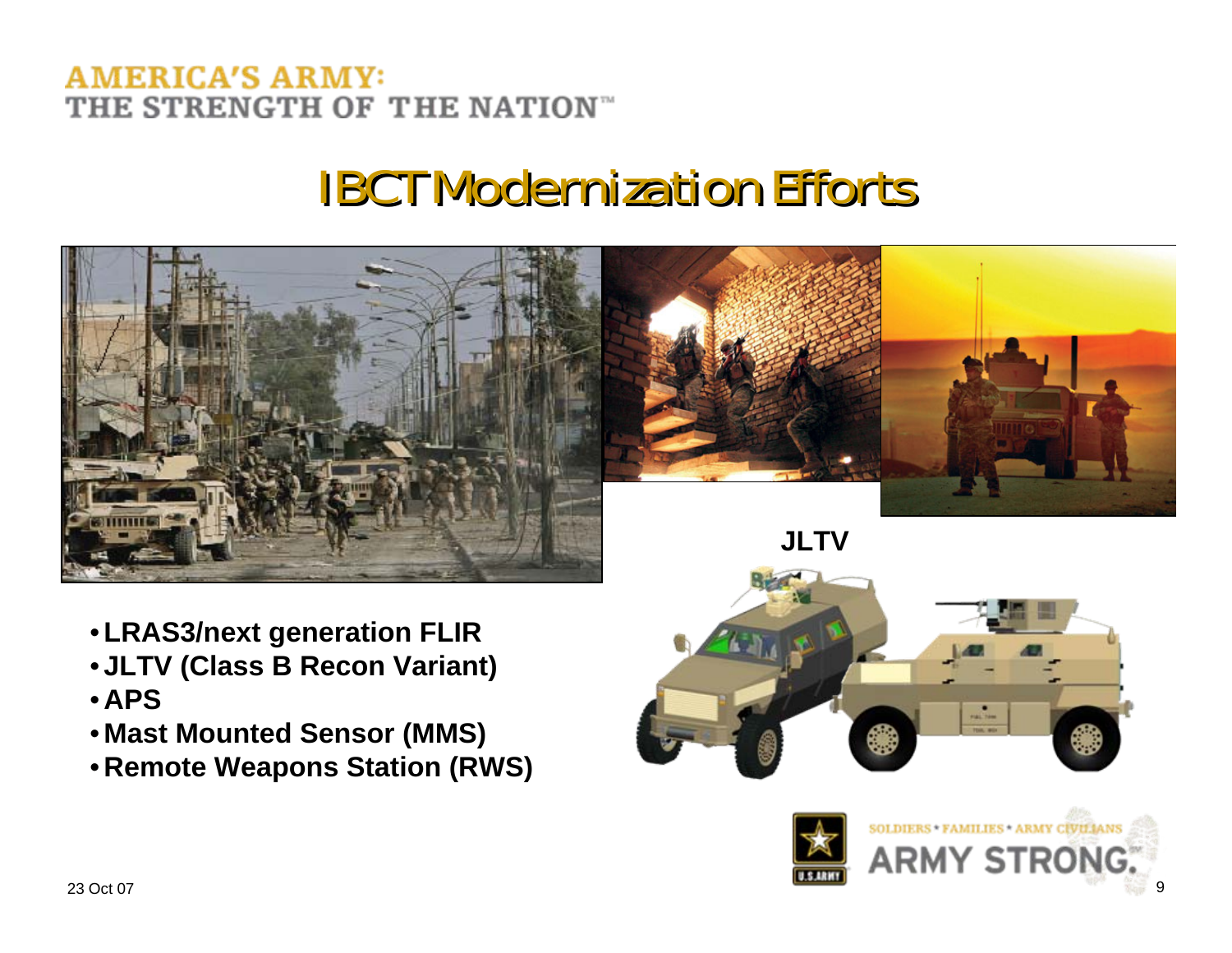### **AMERICA'S ARMY:** THE STRENGTH OF THE NATION<sup>\*\*</sup>

### **SBCT Modernization Efforts**





- **Stryker block improvement**
- **LRAS3/next Generation FLIR**
- **Mast mounted sensors**
- **Remote Weapon Station**
- **JLTV**
- **Active Protection System**



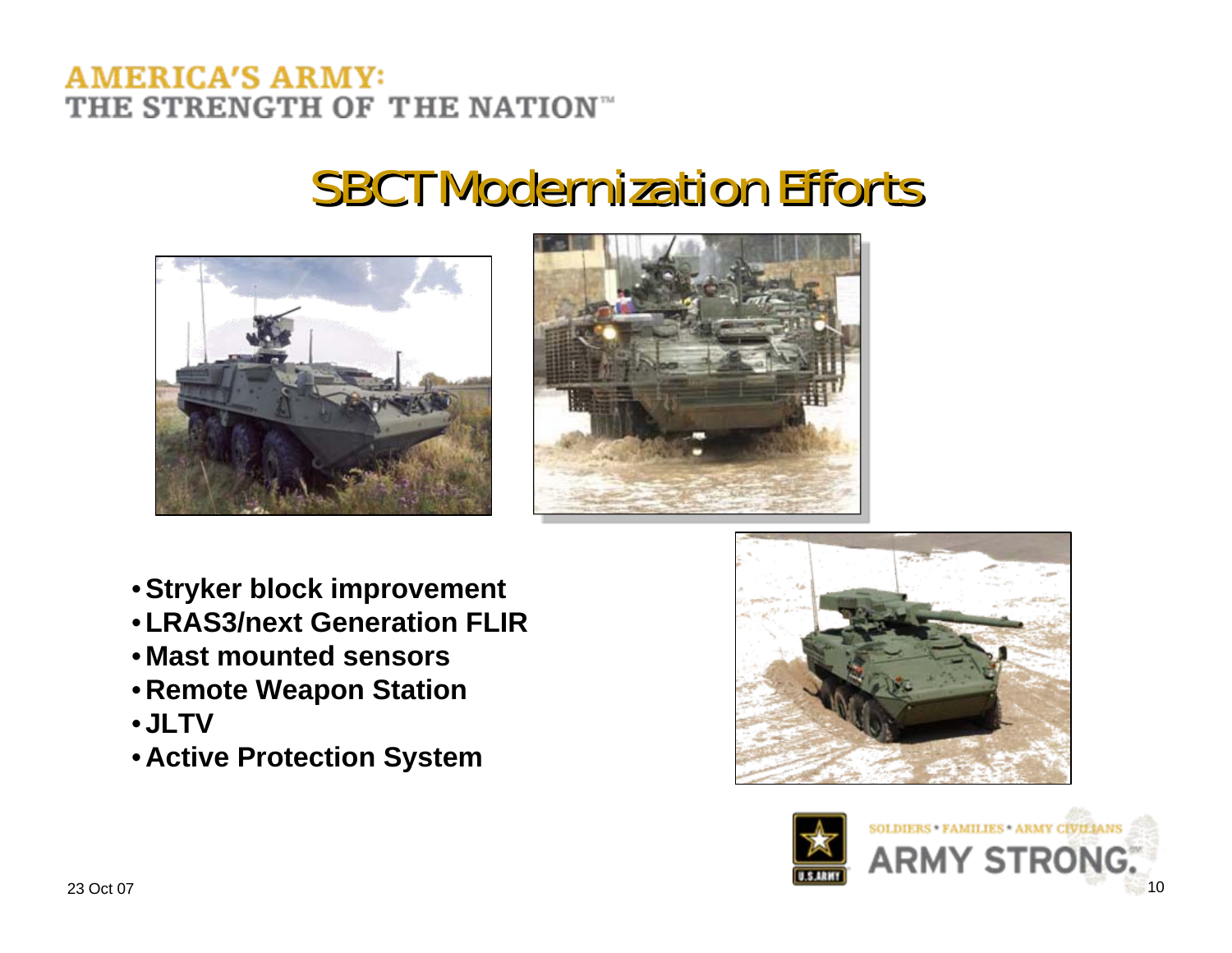#### MERICA'S ARMY: THE STRENGTH OF THE NATION

# Spinout Technology

### **"Easy to say; hard to do."**

- **RDT&E funding required**
- **Space, power, and weight claim issues with platforms (Abrams, Bradley, and Stryker)**
- *Integrated* **Spinouts add capability**



### **Modernization goes beyond Spinouts**

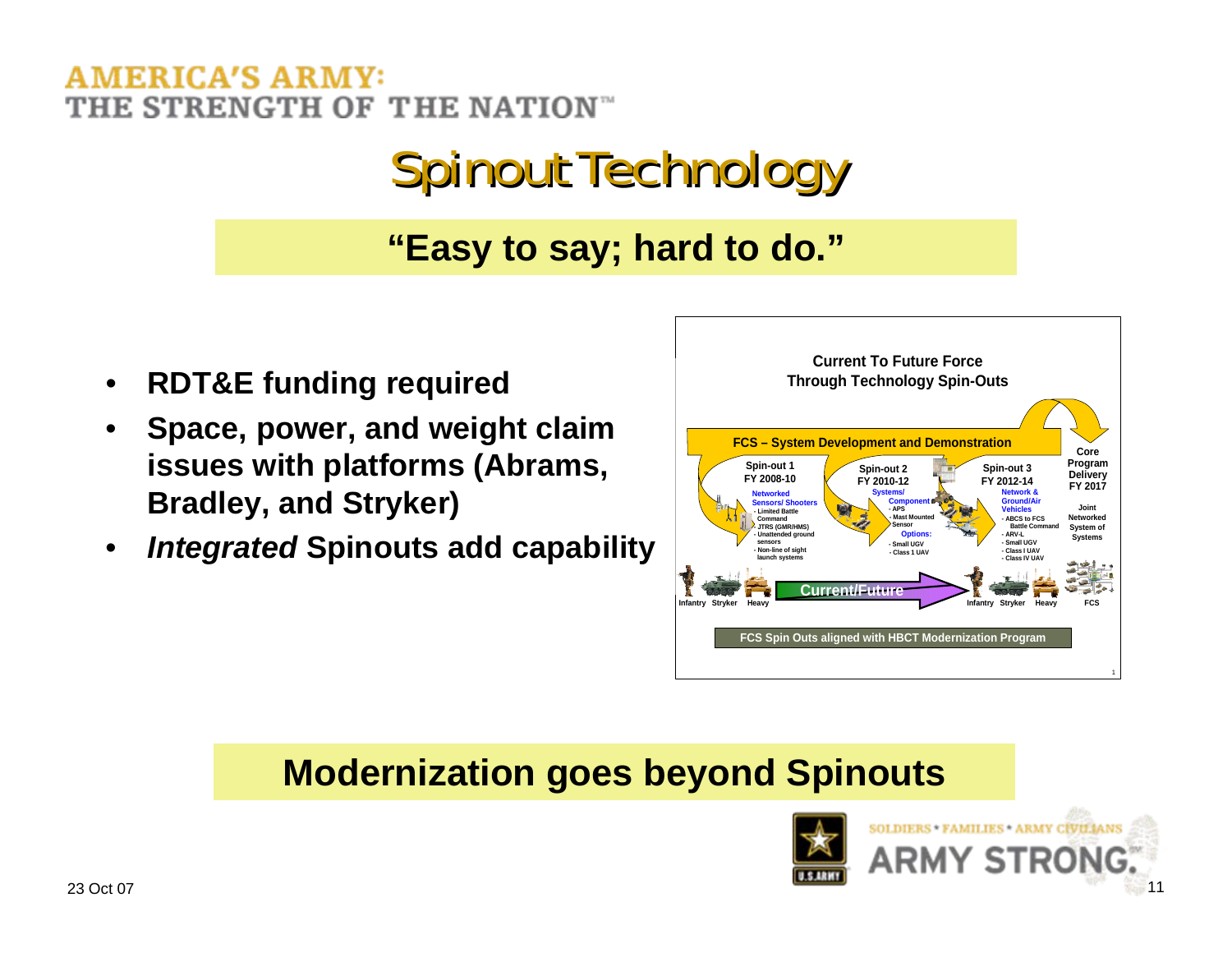### **ERICA'S ARM** E STRENGTH OF THE NATION  $^\circ$

## **How Do We Get There?**

- •*"Current to Future Current to Future"not "Current vs. Future Current vs. Future"*
- •*Formation Formation-based solutions based solutions*
- *Must have a method to get new technologies, not yet identified, to the field quickly the field quickly*
- •*Develop holistic survivability Develop holistic survivability*
- *Design Integrated Logistics Architecture and systems* 
	- •*Increase reliability Increase reliability*
	- •*Decrease Operations and Sustainment costs Decrease Operations and Sustainment costs*
	- •*Decrease logistics footprint Decrease logistics footprint*
- •*Lighten each platform and the formation Lighten each platform and the formation*
- *Must ensure interoperability across the entire force; commonality is second priority second priority*

### **"Current to Future" not "Current vs. Future"**



ERS \* FAMILIES \* ARMY CIVILIAN

ARMY STRO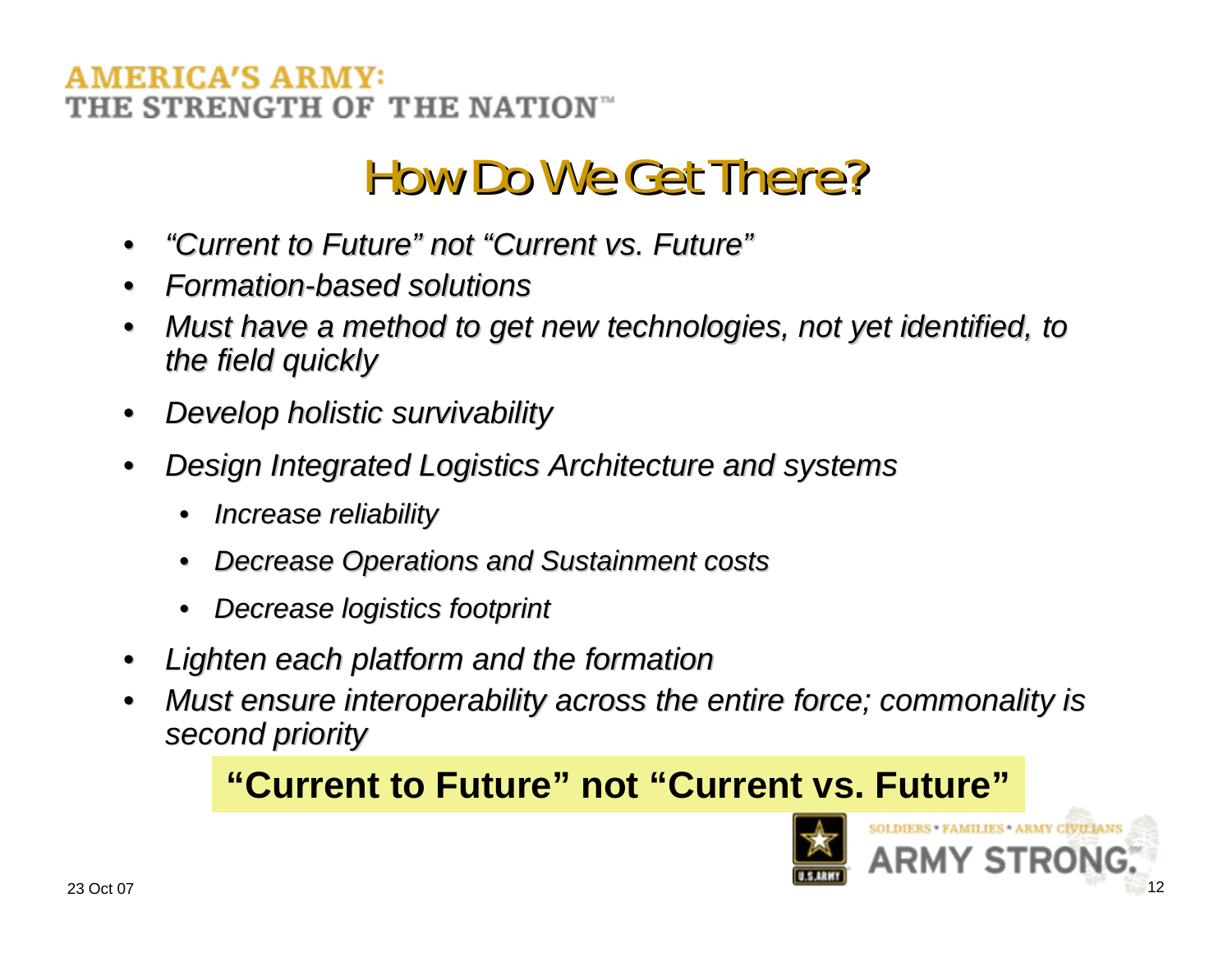#### **AMERICA'S ARMY:** THE STRENGTH OF THE NATION"

### What About the Soldier?











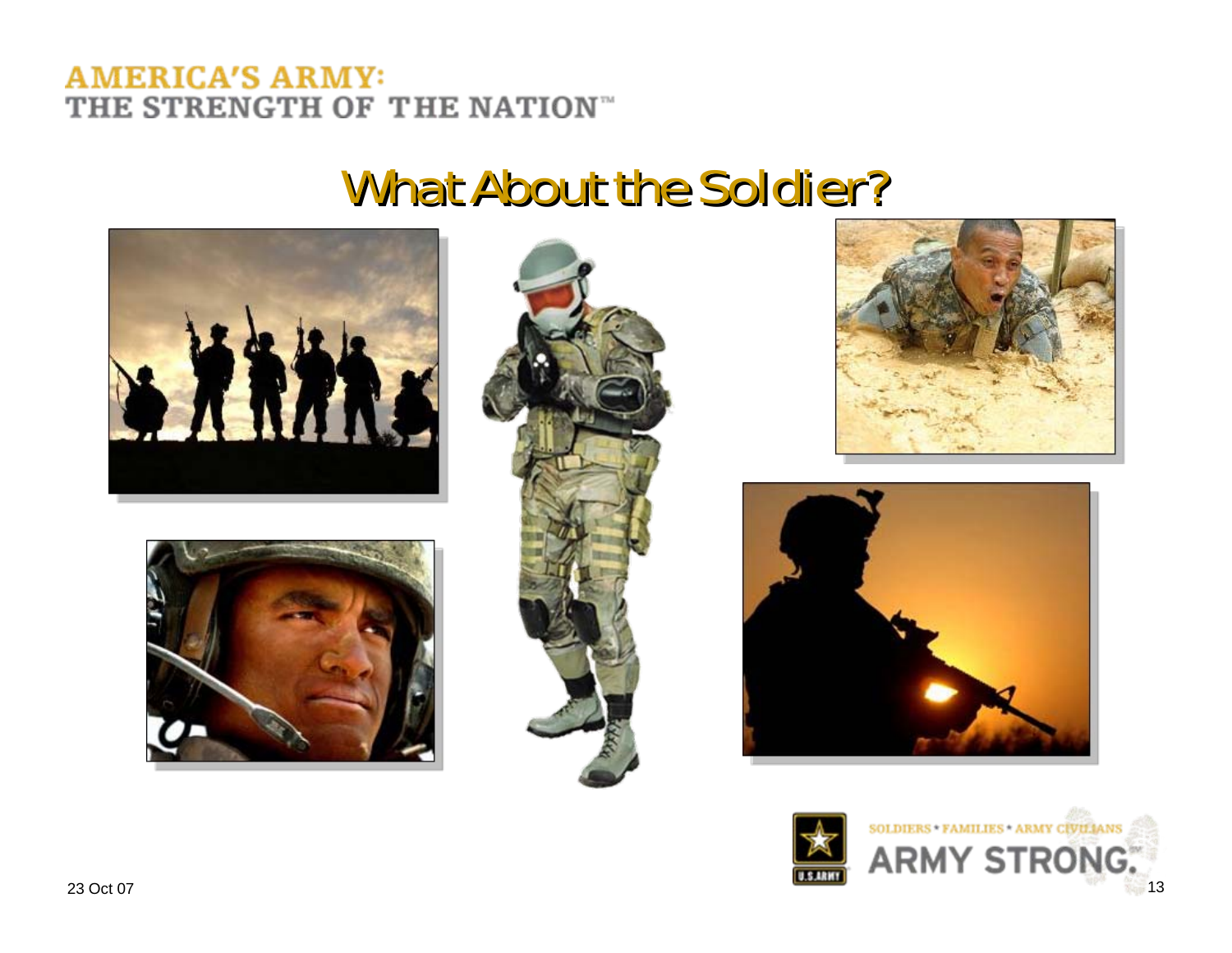### IERICA'S ARM E STRENGTH OF THE NATION  $\mathbb{R}$

# **How Can Industry Help?**

- *Common understanding of the complex environment "Persistent Conflict Persistent Conflict"*
- •*Develop innovative solutions that meet our requirements Develop innovative solutions that meet our requirements*
- •*Demonstrate the realm of the possible Demonstrate the realm of the possible*
	- –*Capability demonstrators clearly illustrate technology readiness Capability demonstrators clearly illustrate technology readiness levels*
- Our challenge to develop requirements and capabilities *concurrently concurrently*